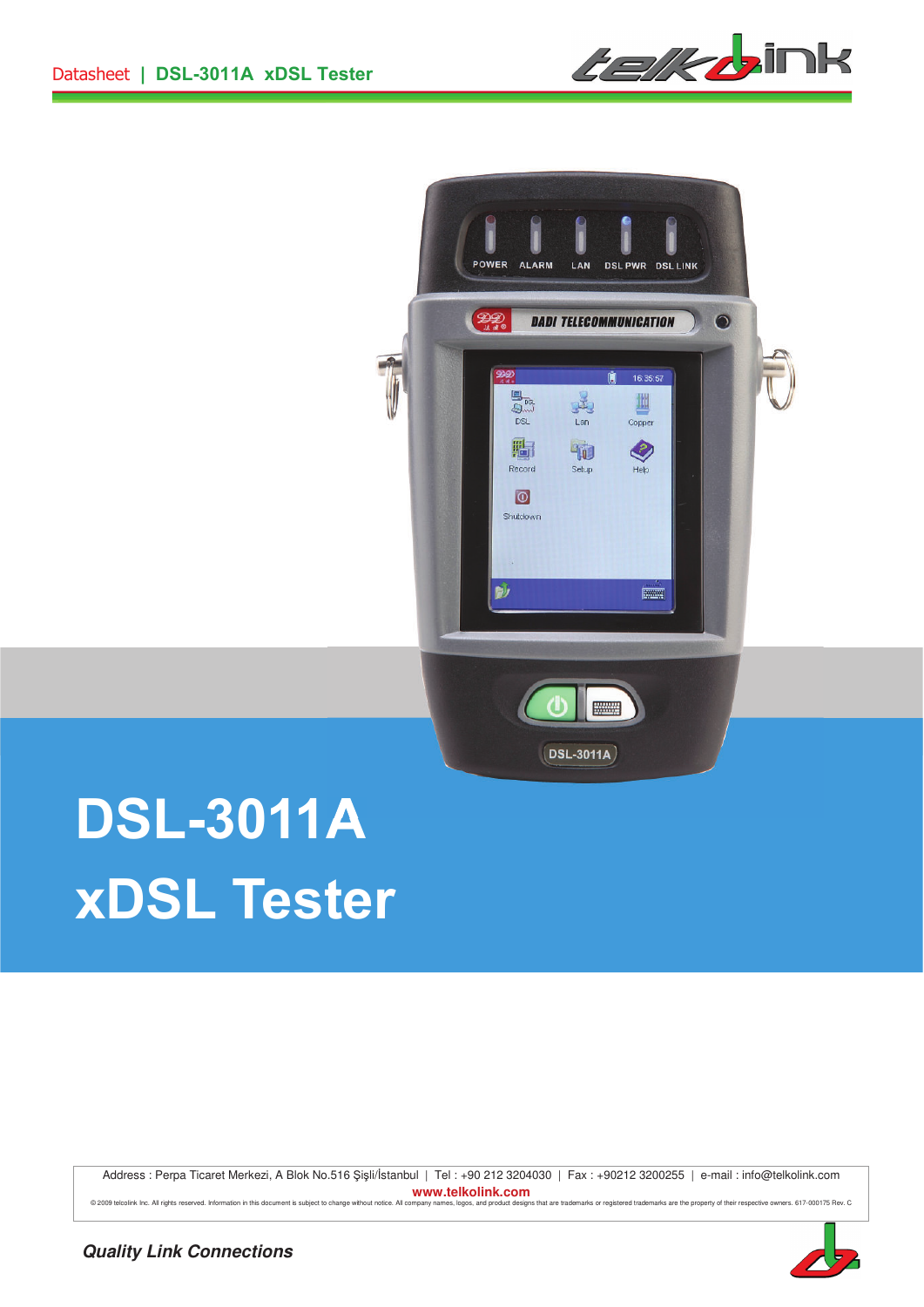*telkb*ink



DSL-3011A xDSL Tester is a handheld ADSL/ADSL2/ADSL2+ line test and analysis instrument, which can test physical layer, network layer and application layer quickly and accurately. It is a necessary tool for xDSL line deployment and maintenance. This product applies to deployment and maintenance of operators's broadband service.

#### **Functions** п

**No. 2** xDSL physical layer testing

- Full support all ADSL standards, including ANSI T1.413 Issue 2, ITU-T G.992.1 G.dmt, G.992.2 G.lite, G.992.3 ADSL2, RE-ADSL2 and G.992.5  $ADSI$ <sub>2+</sub>

- Test upstream, downstream, maximum speed and channel utilization

- Test upstream and downstream noise margin, and output power and power attenuation

- Error statistics of near end and far end FEC, CRC, HEC, NCD, and OCD

- Automatically detect and display LOS, LOF, LOC and LOM with the comparison between history and present data

- Error seconds statistics

- Display every sub-channel of Bits per Tone by the mean of graphic and number

- Display every sub-channel of SNR per Tone by the mean of graphic and number

**Now XDSL network layer testing** 

- Support various upper layer protocols, including RFC2684, RFC1483, RFC2516 PPPoE, RFC2364 PPPoA.

- PPPoE/PPPoA dialup obtain IP address and Ping testing



Address : Perpa Ticaret Merkezi, A Blok No.516 Şişli/İstanbul | Tel : +90 212 3204030 | Fax : +90212 3200255 | e-mail : info@telkolink.com **www.telkolink.com** 

© 2009 telcolink Inc. All rights reserved. Infor

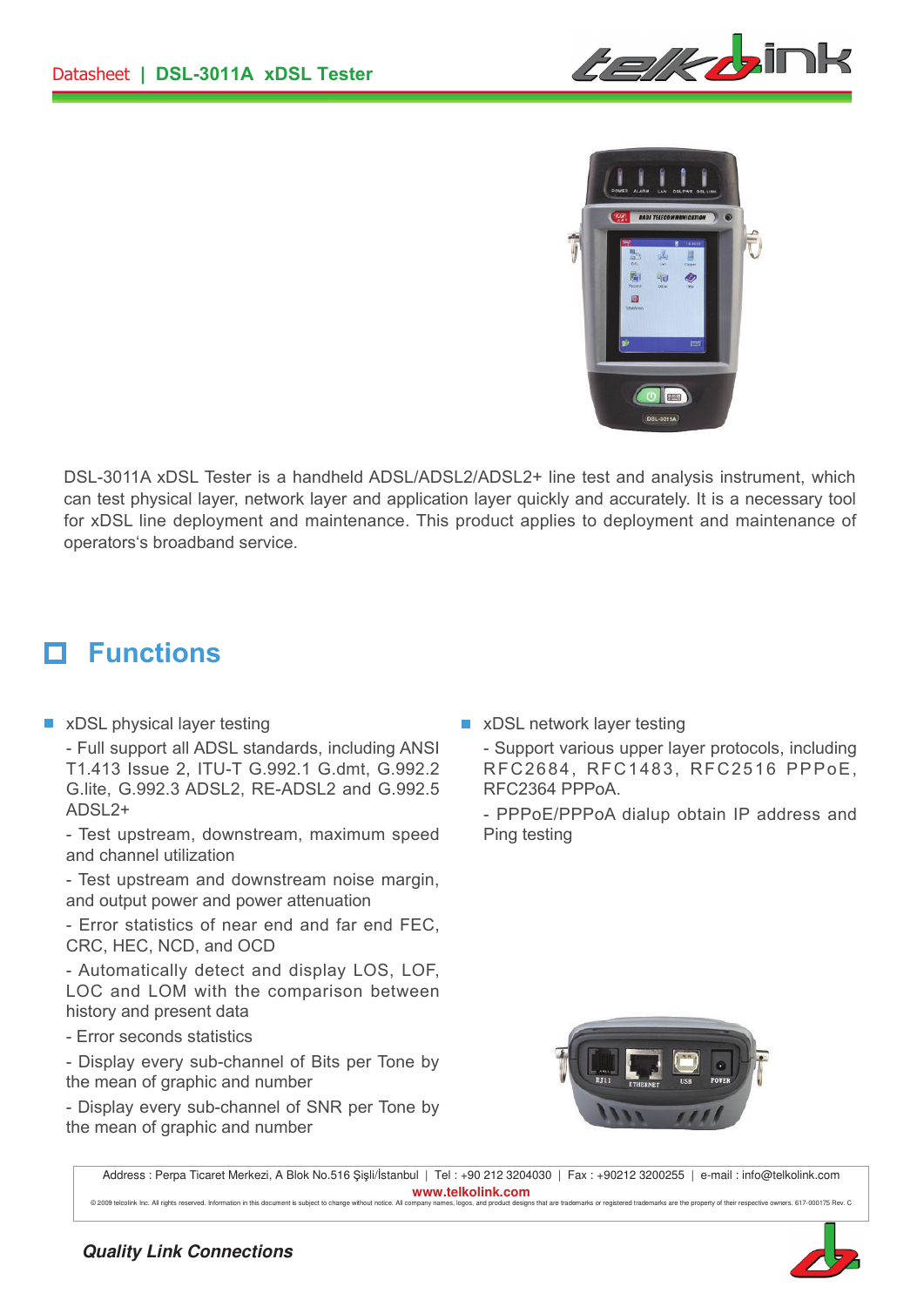

- Fixed IP Mode Ping testing

- Ping testing that includes Ping loss testing with times and package size, Ping loopback latency testing with MAX, MIN and average

- ADSL2+ modem replacement
- **Ethernet testing** 
	- Ping testing
- Cable testing

- Digital Multi Meter, DMM is used to test loop resistance, insulation resistance, capacitance, AC/DC voltage and line length estimation

- Tone generation

#### **n** Others

- Auto power-off
- Sound and LED alarm indication
- Data management
- Software online upgrade

### **Applications**

### ATUR+PC emulation



**xDSL Tester** 

### xDSL modem replacement



### **Features**

- The smallest DSL tester with TFT true color display and touch screen operation in the World.
- **UCOS** operation system, graphical interface, easy to operate.
- Line qualified/unqualified indication function: users can set the value of parameter threshold of key lines on their own, and judge whether the line is qualified through comparing actual testing results with threshold value.
- $\blacksquare$  Tone generation function: at one end of the line sends audio signal, the other end identifies the current tested line by the tracer.

#### Ethernet testing



Address : Perpa Ticaret Merkezi, A Blok No.516 Şişli/İstanbul | Tel : +90 212 3204030 | Fax : +90212 3200255 | e-mail : info@telkolink.com **www.telkolink.com** 

@ 2009 telcolink Inc. All rights reserved. Information in this document is subject to change without notice. All company names, logos, and product designs that are trademarks or registered trademarks are the property of th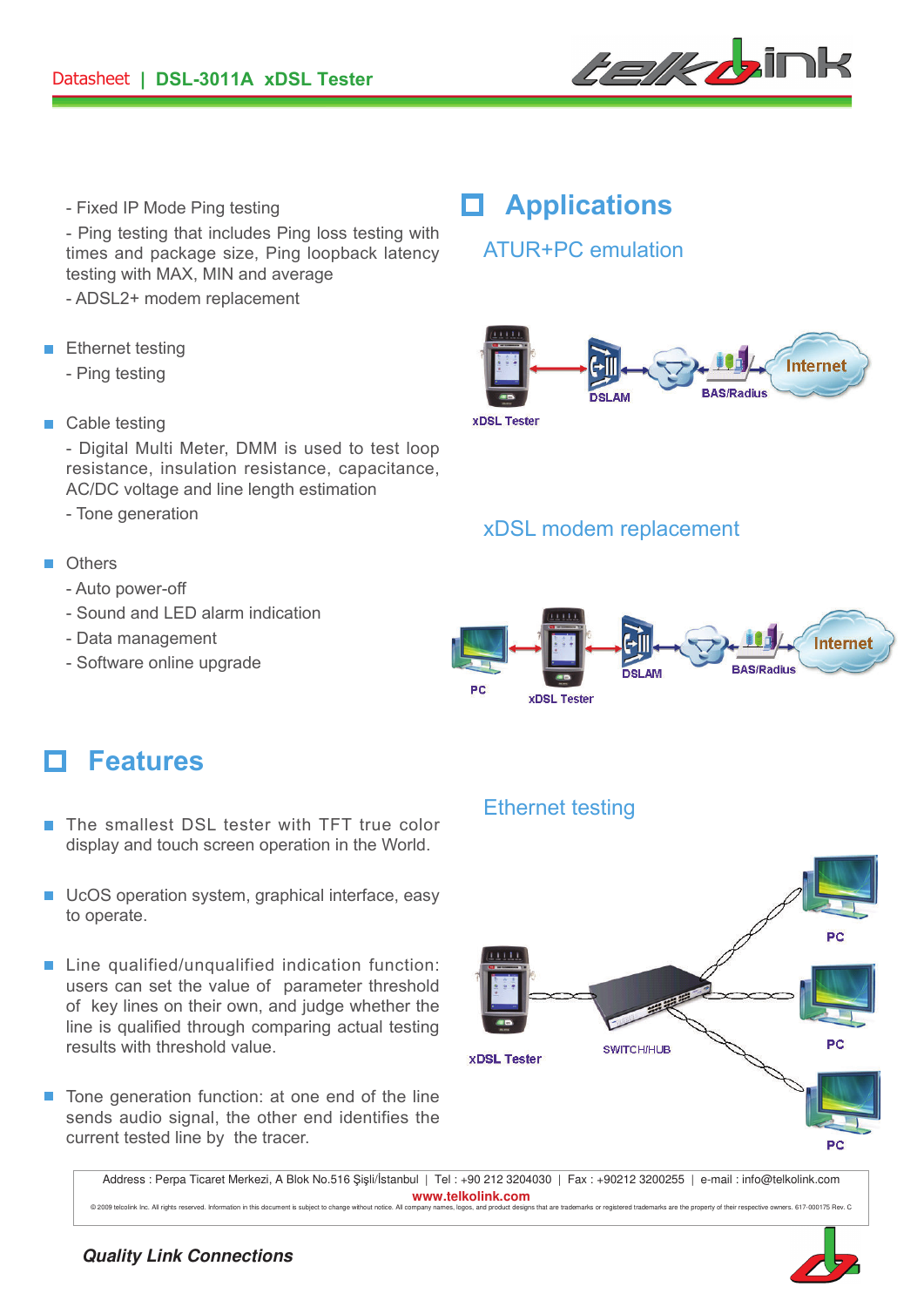





 $\infty$ Loop resistance and line length estimation

**xDSL Tester** 

### Tone generation



## Cable testing **Specifications**

| General               |                                              |  |
|-----------------------|----------------------------------------------|--|
| <b>Size</b>           | 146×87×50 mm                                 |  |
| Weight                | 600g                                         |  |
| Display               | 2.8" 320x240 TFT true<br>color, touch screen |  |
| Operation mode        | Touch and keyboard                           |  |
| Interfaces            | RJ11, RJ45, USB, DC<br>power                 |  |
| <b>Battery</b>        | Rechargeable Li-ion<br>battery               |  |
| Charging time         | 4 hours                                      |  |
| Operation time        | 4 hours                                      |  |
| Operating temperature | 0°C to 45°C                                  |  |
| Storage temperature   | -20°C to 70°C                                |  |
| Operating humidity    | $10\% \sim 90\%$                             |  |
| Storage humidity      | $5\% \sim 95\%$                              |  |
| Data storage          | 2M, more than 200,<br>expandable             |  |

Address : Perpa Ticaret Merkezi, A Blok No.516 Şişli/İstanbul | Tel : +90 212 3204030 | Fax : +90212 3200255 | e-mail : info@telkolink.com **www.telkolink.com**  @ 2009 telociink inc. All rights reserved. Information in this document is subject to change without notice. All company names, logos, and product designs that are trademarks or registered trademarks are the property of th